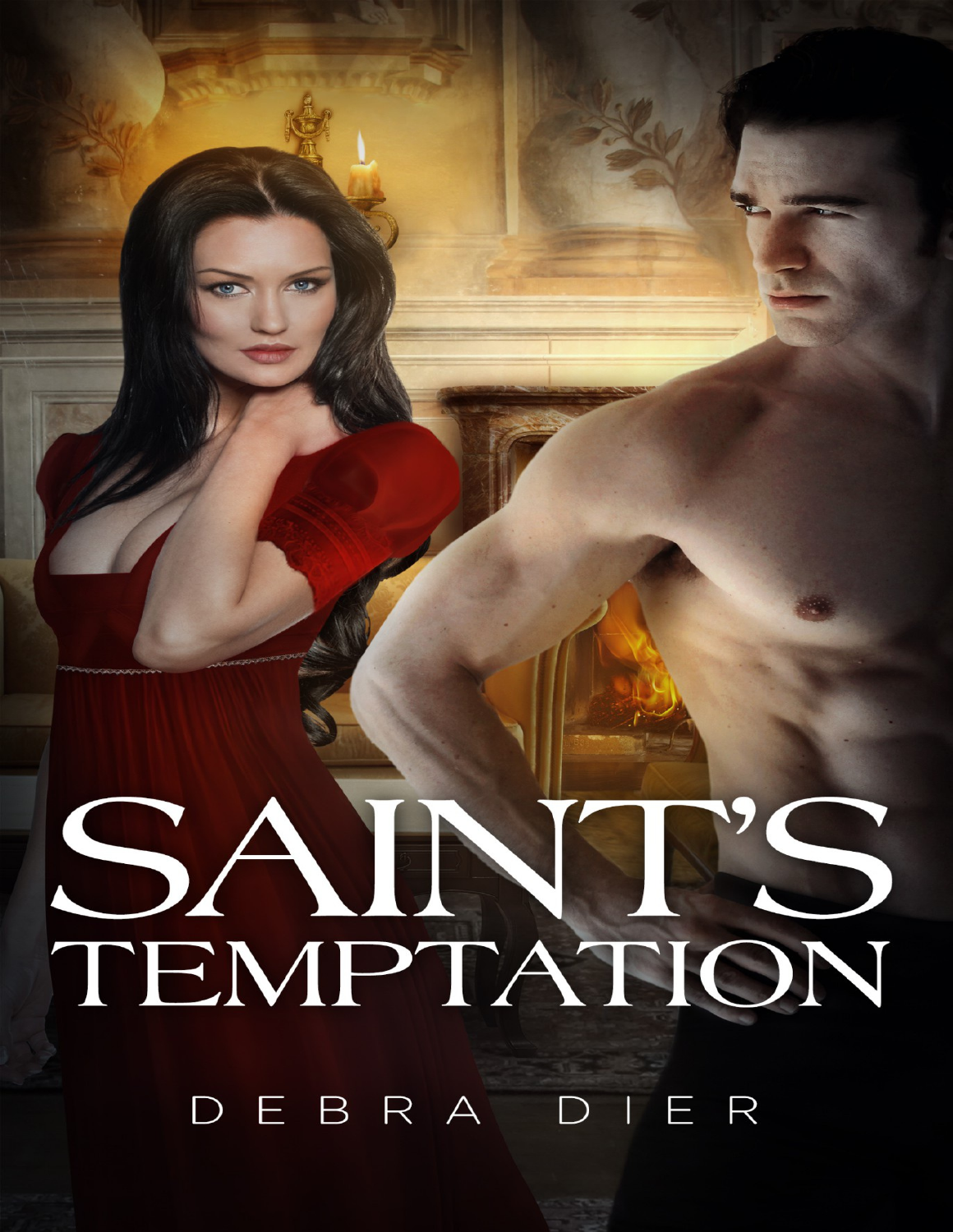## *Please Enjoy This Excerpt From Saint's Temptation By Debra Dier*

## *London, 1816*

"I shall see if His Lordship is receiving callers this afternoon, My Lady." The butler lifted one bushy eyebrow, his quiet indictment on the impropriety of the situation.

"Please tell Lord Huntingdon it is a matter of grave importance." Marisa forced her lips into a smile, hoping to conceal the tension coiling inside of her. Did Greensley have any idea of what had transpired in this room so many years ago? If it were not a matter of life or death a team of horses hitched to her waist could not have dragged her back into this house. "I trust I can depend upon you, Greensley."

One corner of his lips lifted ever so slightly. "I shall do my best, Lady Marisa."

Marisa stood in the middle of Clayton Trevelyan's library in Grosvenor Square and tried to draw a deep breath into her tight lungs. The faint scent of leather and old parchment filled her senses. It should have been a comforting aroma, but nothing could ease her tension.

It had been a very long time since she had stepped foot in this room seven years and six months. Nothing about it had changed. Books lined every inch of every mahogany book shelf. Unlike most gentlemen she knew, Clayton Trevelyan actually read the books in his library and did not merely choose the volumes to decorate the room. It was an intensely masculine retreat all in shades of brown, cinnamon, and gold, with thickly carved furniture. A pair of brown leather wing back chairs stood near the gold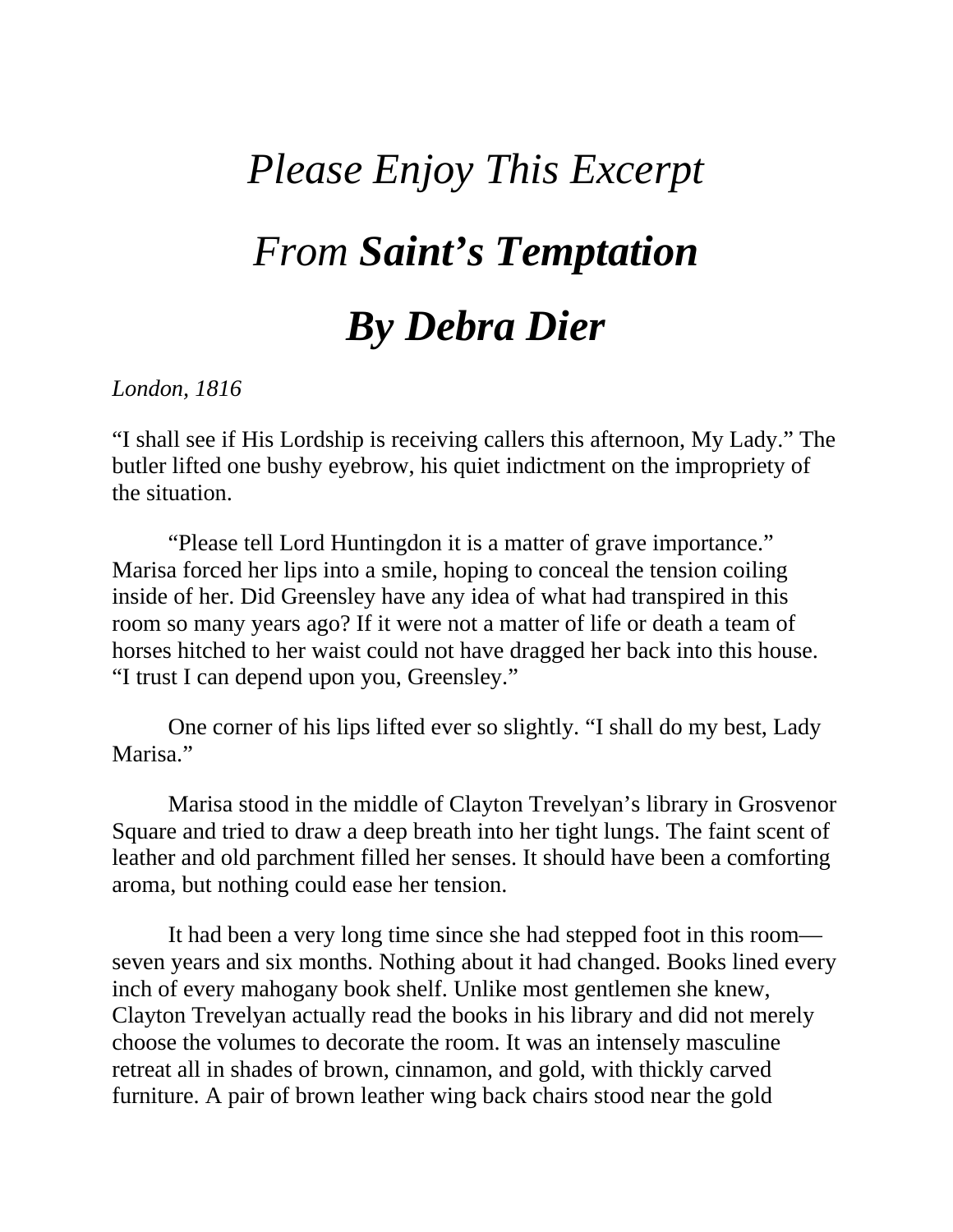marble fireplace, creating a cozy place to sit by the fire. She tried not to look at the hearth, but her gaze was drawn there, the way an onlooker might stare at the scene of a horrible accident.

The last time she had been here, a wood fire had crackled on the hearth, and a foolish young woman had learned just how little she meant to the man she adored. Heat crept upward along her neck, infiltrating her cheeks, until her skin burned with the memory of her self-inflicted humiliation.

She walked to the windows overlooking the street, and pressed her hands to her burning cheeks. Good gracious, she was five and twenty, far too old to allow a blush to betray her. Yet the memory of her behavior that night and the incident that had followed did not allow her any relief from the shame of her actions. She only hoped the blush would fade by the time Clayton entered the room. If Clayton entered the room. He could very well send her packing, turn her away like a beggar at his door. No doubt his devotion to propriety would not approve of a single female paying a call upon a bachelor.

She stared down at her coach, which stood waiting in front of the house behind a team of matched greys. Perhaps she should have followed her Aunt Cecilia's advice. She might very well be making far too much out of nothing. It was far safer to keep her distance from Clayton Trevelyan. Her decision to come here put both her dignity and her heart at risk. Again. She moistened her lips and forced starch into her backbone. She was no longer that foolish young girl, she assured herself. She would not make the same mistakes she had made with Clayton Trevelyan. The man would never get close to her again. She had good cause to come here today. Once she relayed her message, her business with him was done.

"I was not expecting visitors this afternoon."

Marisa flinched at the sound of that deep voice. Clayton had entered the room without a sound, taking her by surprise. She hesitated a moment before turning to face him, drawing her defenses around her like a cloak. He stood near the threshold of the room, looking at her as he might a wild animal he had come across in the woods, a creature he suspected might bite. Excitement flared through her, like flame through dried kindling. It had been a lifetime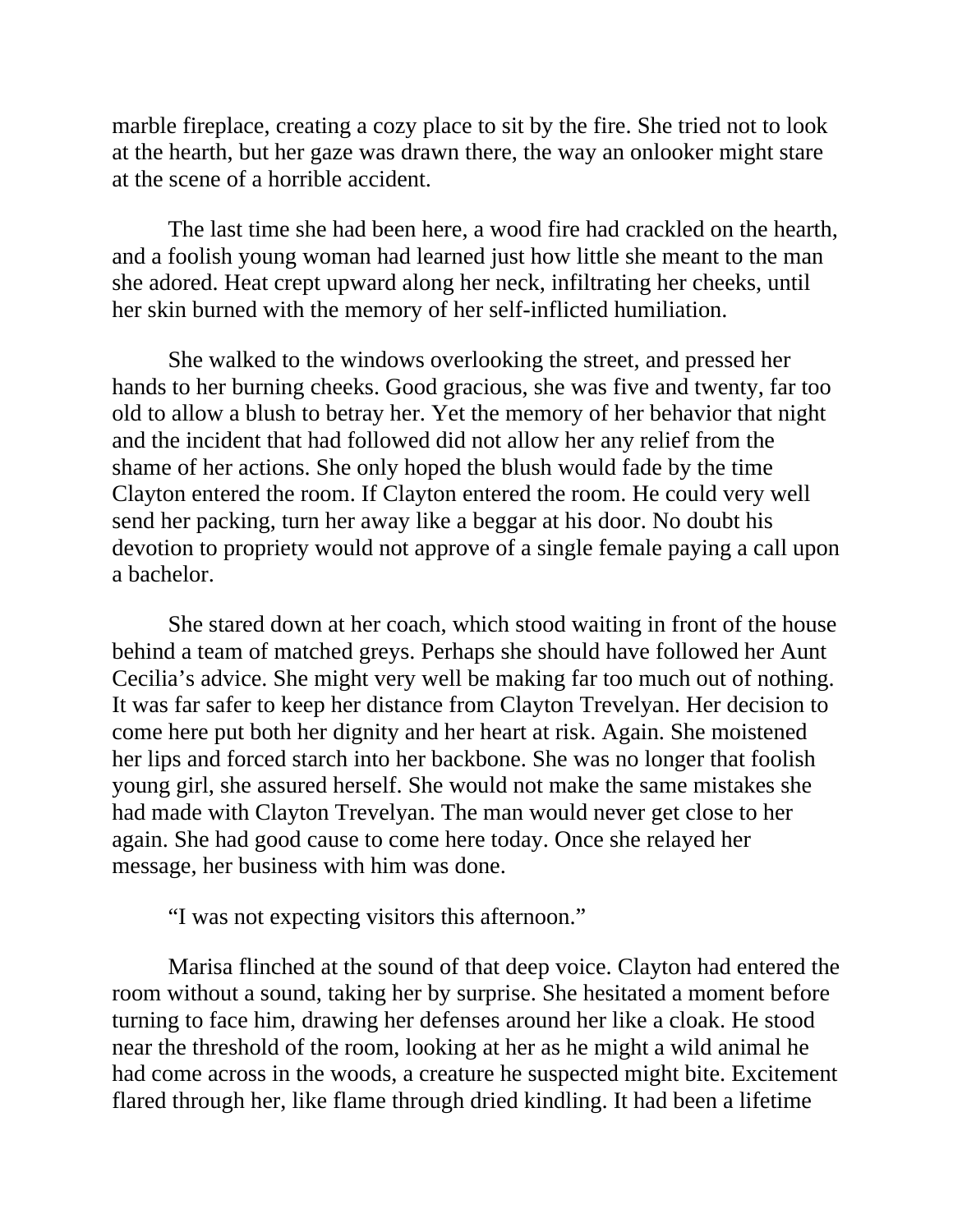since she had been this close to him. She had hoped the attraction he held for her might only linger in her memory. Yet one look killed that hope.

"I am sorry to descend upon you unexpectedly." Her voice did not betray her turmoil, she assured herself. It was only a bit breathless, nothing truly to catch his attention.

"I am sorry to keep you waiting." He moved toward her in long strides filled with the easy grace born of power. "It was unavoidable, I am afraid."

"Greensley said you were being fitted for a new coat."

"It took a few minutes to change."

Marisa offered him her hand, as he drew near, the gesture nothing more than polite. Even though she wore gloves, she felt it just the same, a spark of contact, as sharp and shimmering as a flash from flint. A part of her—that wounded girl who had never recovered from the disaster known as Clayton Trevelyan—had hoped the years would alter him, rob him of the devastating male beauty that could add a beat to her heart with nothing more than a glance from his stunning eyes. Yet he was even more handsome than her memories of him.

He held her with gentle strength, long elegantly tapered fingers embracing her hand with polite pressure. A clean scent of citrus and herbs warmed by his skin drifted across the distance, tempting her to draw closer to him. She resisted that temptation this time. She was grateful for the glove. It disguised the dampness of her palm.

Although she could conjure his face in her mind at will, she realized looking up at him the differences in the man he was now and the boy who had stolen her heart. Gray and green blended in his eyes, the color of spring leaves viewed through a silvery mist. Those beautiful eyes regarded her with a cool detachment that was somehow worse than anything she could have imagined. There was none of their history in that look. None of the secrets they had shared in their youth. It was as if he had wiped her from his past, as though she were nothing more than an acquaintance he had known long ago.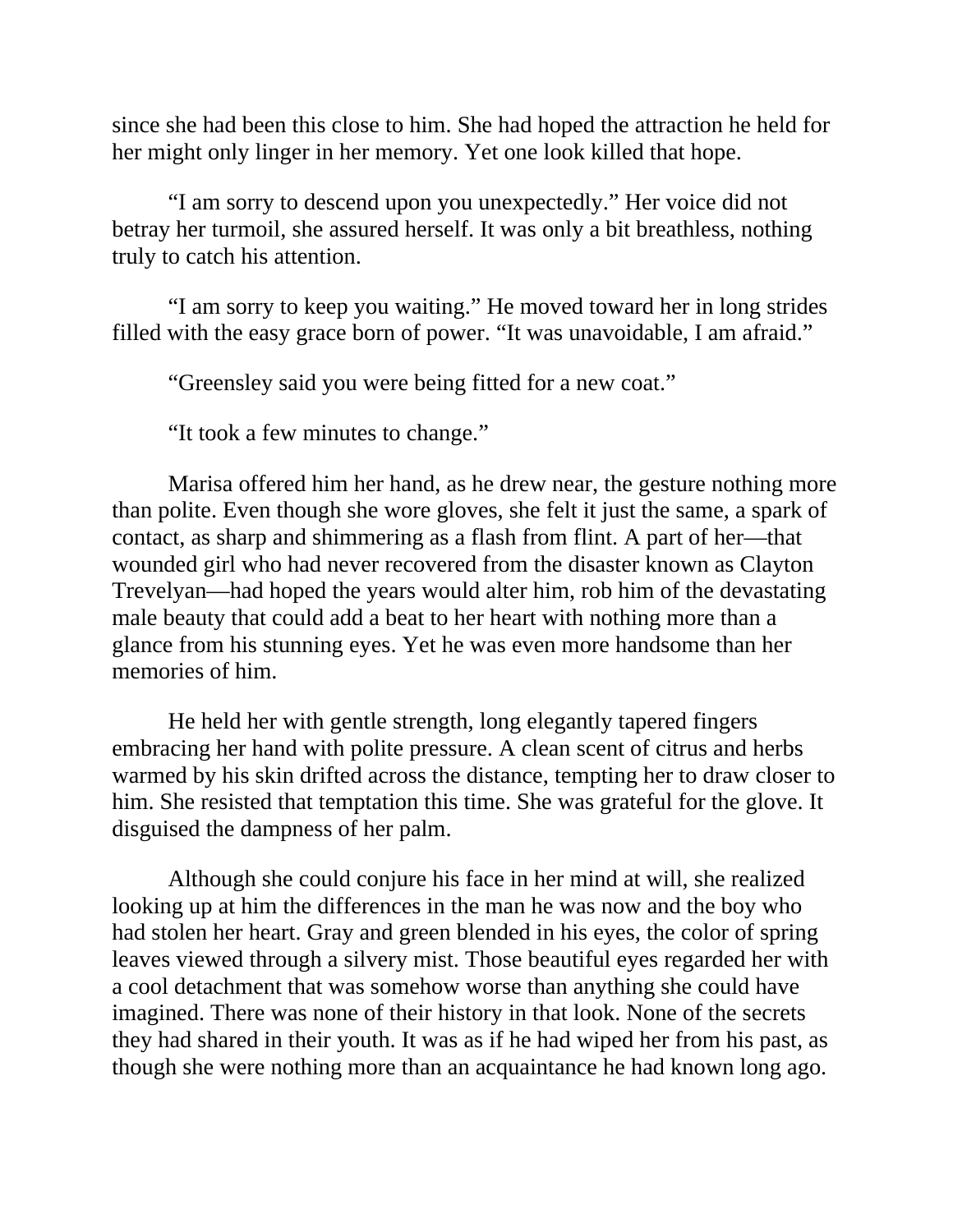He studied her face a moment, as though he too were comparing his memories to the reality standing before him. "You are looking well."

"I can say the same of you." She hadn't caught more than a few glimpses of him since she had arrived in London for the Season. Being this close to him again, she caught herself looking for the boy she had known in this man. His thick black hair had always fallen in disheveled waves over his brow, tempting her to smooth the wayward tresses. Today they were brushed neatly back from his brow, tamed and disciplined. A master had carved his face, wielding a chisel with bold strokes, molding sharply defined cheekbones, a fine straight nose, and a strong jaw that hinted at a stubborn streak. He had always seemed a little distracted, shy, unsure of himself. Now he looked as though he could command a legion with the snap of his fingers. "You are completely recovered from your wounds?"

"Yes." He released her hand. "I am completely recovered. Thank you."

"I read about you in the *Times* after the battle. They called you one of the heroes of Waterloo."

"I did no more than many others."

Marisa knew better. Since he had purchased his commission seven years ago, she had gleaned every detail about him from every source she could safely employ—papers, his grandmother Sophia, the Dowager Duchess of Marlow, his friends, including the husband of one of her closest friends. Simon St. James, Marquess Blackthorne, had served with Clayton in the Army. They had shared missions in Paris as agents in their service for the Crown. They had fought beside each other on the battlefield. Countless tales of Clayton's reckless bravery had reached her through the years and with each one she had felt a chill. Every day she had expected to hear of his death. Every year since he had left, she had suffered in silence, her life suspended until the day he had marched home, safe from war. Still, even though the distance of miles had faded, the distance between them could never be breached.

She looked up at him, her smile faltering as polite conversation dwindled. Silence stretched between them, in a space where only memories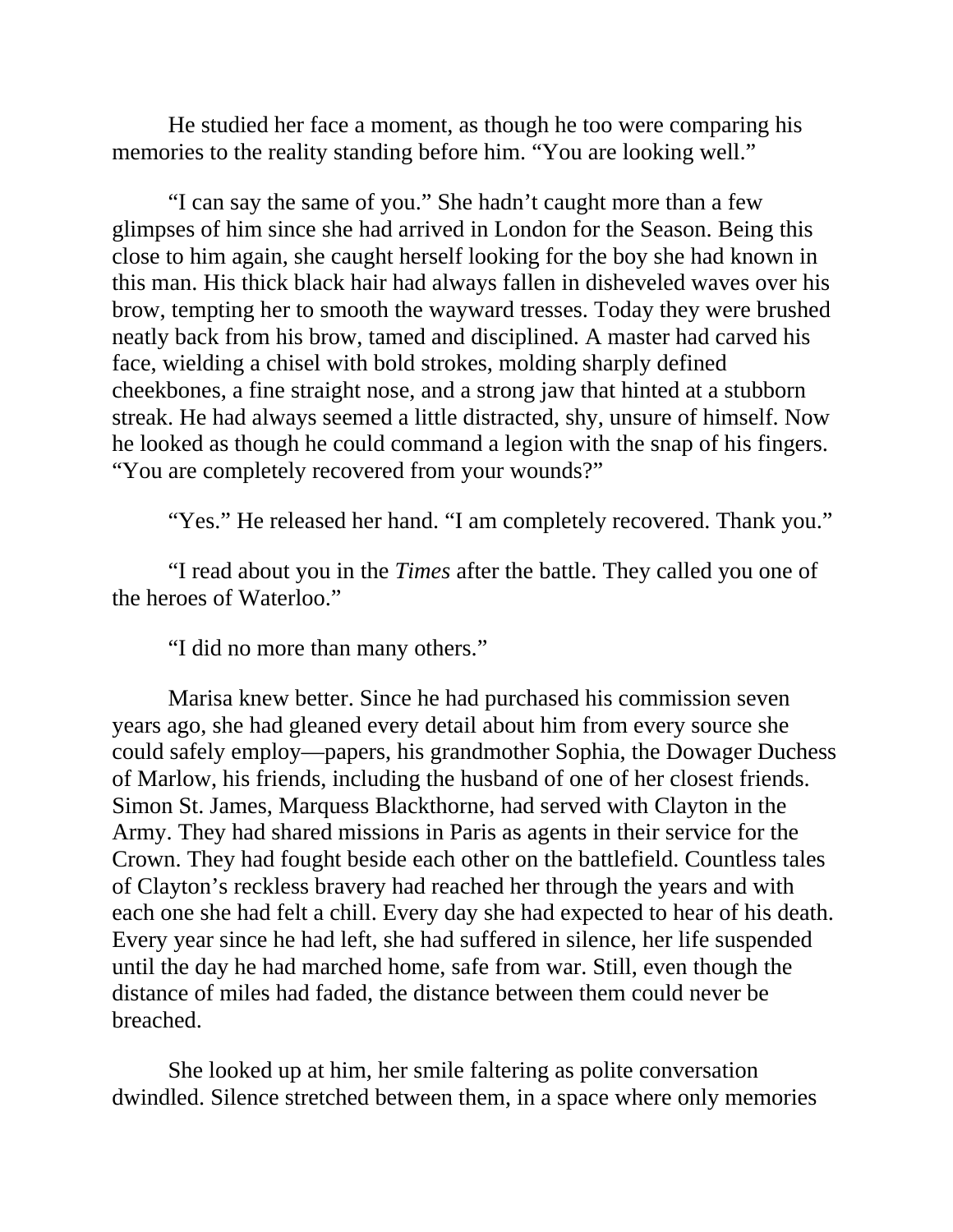dared tread. "I suppose you are wondering why I have come here this afternoon."

"I will admit, I am curious." Clayton glanced around the room and frowned as he looked back at her. "You did not actually come here unattended?"

"Of course not. I came with my Aunt Cecilia."

"Apparently your aunt has added invisibility to her list of accomplishments." Clayton glanced up at the brass balustrade encircling the second-floor gallery. "Or perhaps she is hiding in the gallery."

His sarcasm plucked at nerves already stretched taut. It took all of her control to keep her voice composed. "She is waiting in the carriage. I am afraid Aunt Cecilia did not approve of my visit. But I felt it important to speak with you."

"A chaperon who refuses to accompany you. Yet you still pay the call, on a bachelor. Alone. Quite an interesting choice you have made." Although his voice remained light, his eyes betrayed his disapproval. "Most ladies tend to be very protective of their reputations."

"I am well aware of the danger of coming here. My parents are spending a few weeks with my sister in the country. My brother and his wife are also spending time with Eleanor. I had no one else to accompany me this afternoon, aside from my niece. Propriety is quite ridiculous when a lady cannot pay a call to an acquaintance without peril for her reputation. Particularly when the lady is all of five and twenty."

"You are hardly on the shelf, Marisa."

She tilted her chin. "I apologize if I have offended your sense of propriety. As I recall it is an ancient flaw, one of many I believe you observed long ago."

"I am not a self-righteous prig, as you seem to imply. But we do not live in an ideal world. And a lady's reputation can be ruined quite easily." He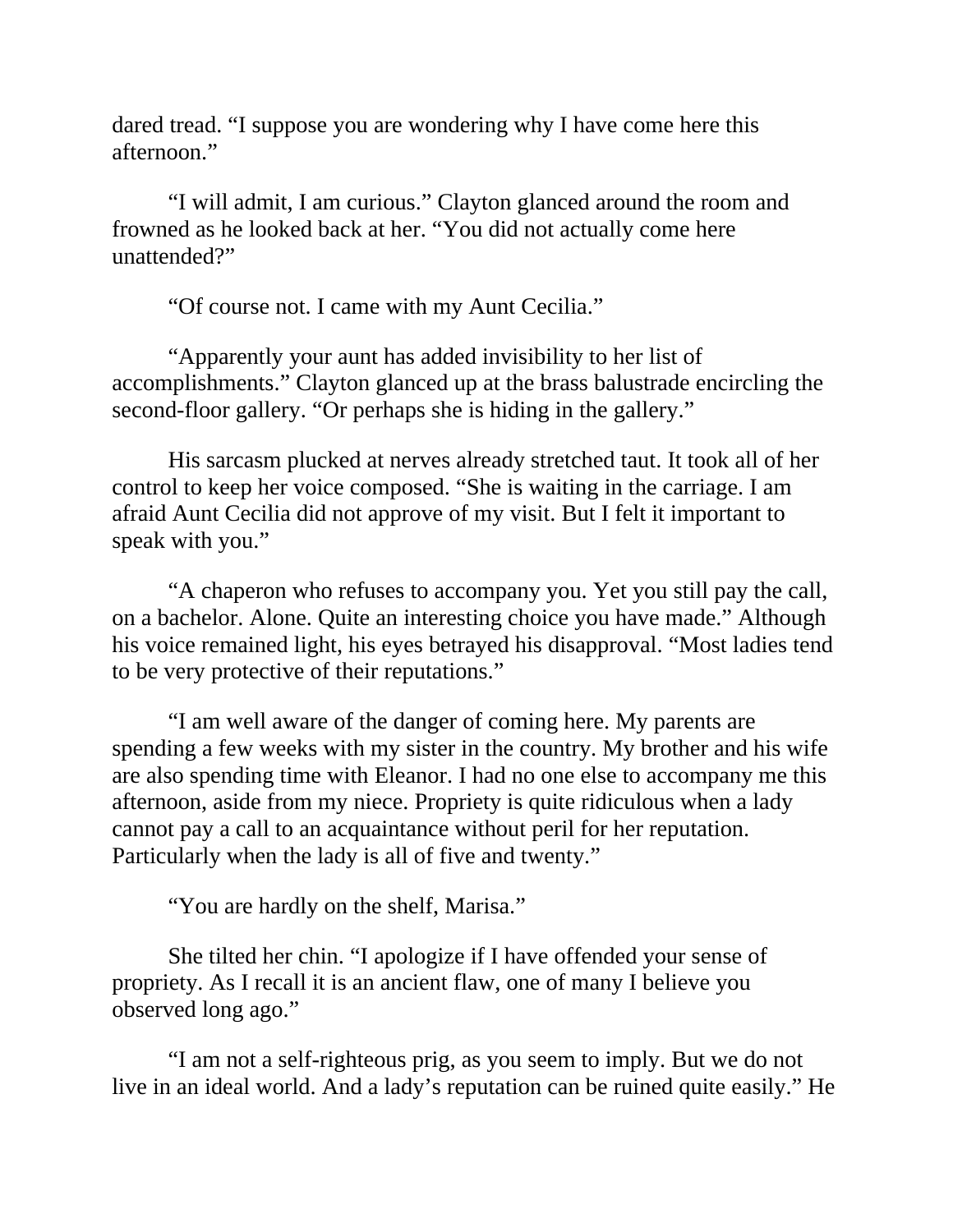drew in his breath, as though needing to calm the anger she sensed simmering beneath his calm surface. He gestured toward a nearby sofa. "I do not mean to keep you standing."

She remained standing by the desk. "I shall not be here long. I assure you, I would not have come here if it were not urgent."

He frowned. "What has happened?"

She studied him a moment, wondering how best to approach the subject. "Can you think of anyone who might want to murder you?"

He lifted his brows, the only indication of his surprise. "Murder me?"

"Yes. Can you think of anyone?"

"Not offhand."

"No one at all?"

"You sound disappointed?"

Marisa released her breath in a long sigh. "I am."

"You are disappointed that I know of no one who would like to murder me?"

"Yes. I was hoping you might be able to identify someone, a man who would like to eliminate you. It would make things easier."

"I fail to see how that knowledge could make anything easier. I suppose you have a reason for hoping I might know someone who would like to murder me."

"I suppose you did not notice, but I was at the Blackthorne ball last night. It was a bit of a crush. Emily is sponsoring her sisters this year and everyone on her list attended. I suspect more than the guest list came." She pressed her hand to the base of her neck, hoping he might say something to assure her he had indeed noticed her in the crowded ballroom. "So I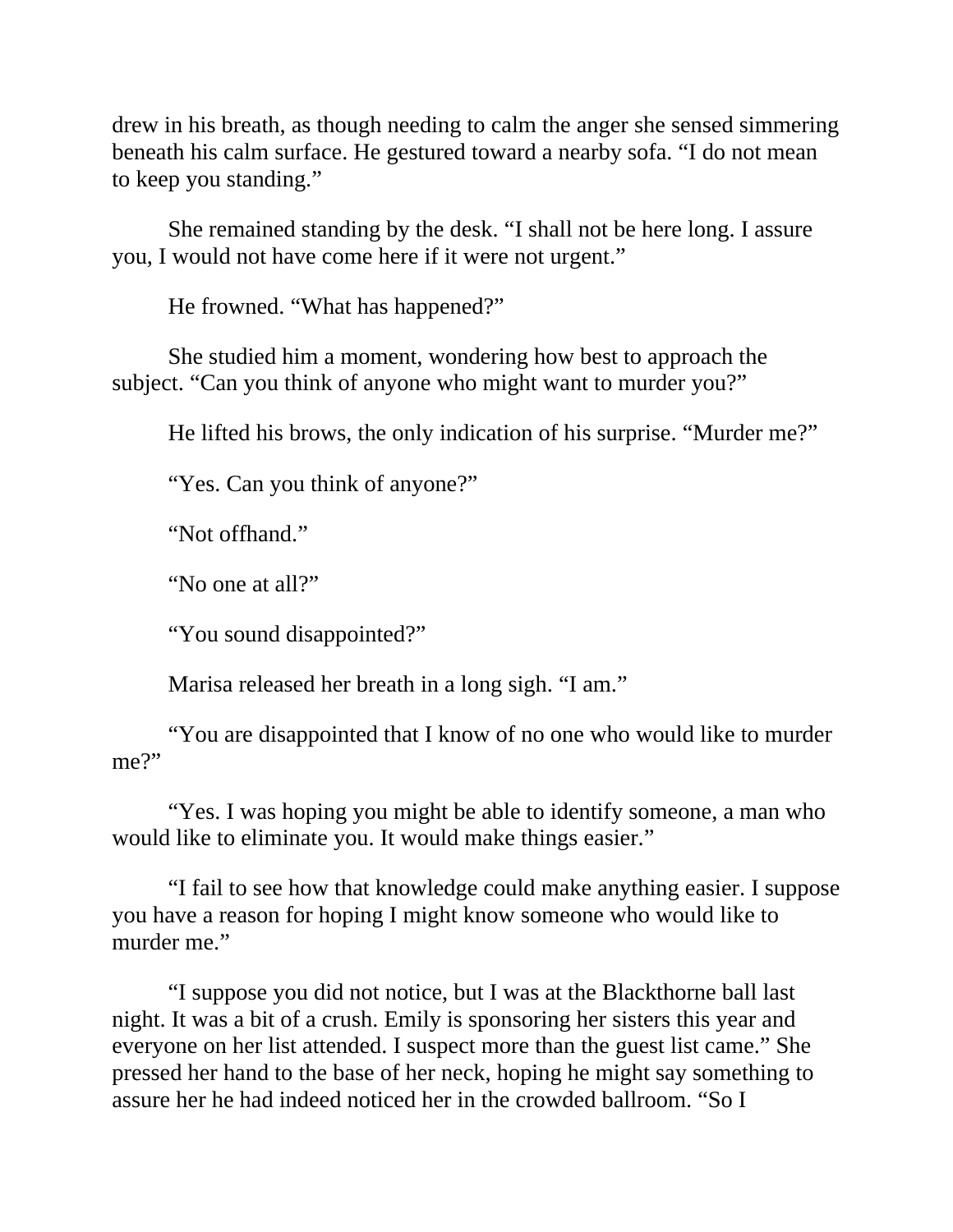understand if you did not even know I was there."

Clayton refrained from addressing her finely veiled inquiry. "What happened to make you think someone wanted to murder me?"

She crushed her irritation with the man. She had not come here to address their past or the infuriating fact she had never recovered from their connection. "I overheard two men talking. One of them said you were a threat and must be eliminated."

Clayton held her gaze. "Who were these men?"

"I did not see them."

"You overheard two men discussing my murder in a crowded ballroom?"

"No. I noticed Hanley leading my niece into the gardens, so I followed. You know Hanley. He has a tendency to be a bit forward."

"You followed? Where was her chaperon?"

"Actually, I am helping to chaperon Beatrice this Season. My sister Eleanor has recently given birth. My brother Anthony and his wife Lily detest Town life, and they wanted very much to be with Eleanor, but they did not want to prevent Beatrice from enjoying the Season. They asked if I would help Aunt Cecilia chaperon her this Season."

He stared at her, as though she had just stated her belief that fairies were indeed real. "You are acting as chaperon?"

"You need not sound so astonished. I am five and twenty. I should not think it so extraordinary for me to act as chaperon."

He shook his head slightly. "Since you were acting as chaperon, you took it upon yourself to follow your niece and Hanley."

"As I said, Hanley is on the prowl for a wife this Season, and he has always had the propensity for becoming a bit too warm, a bit too quickly."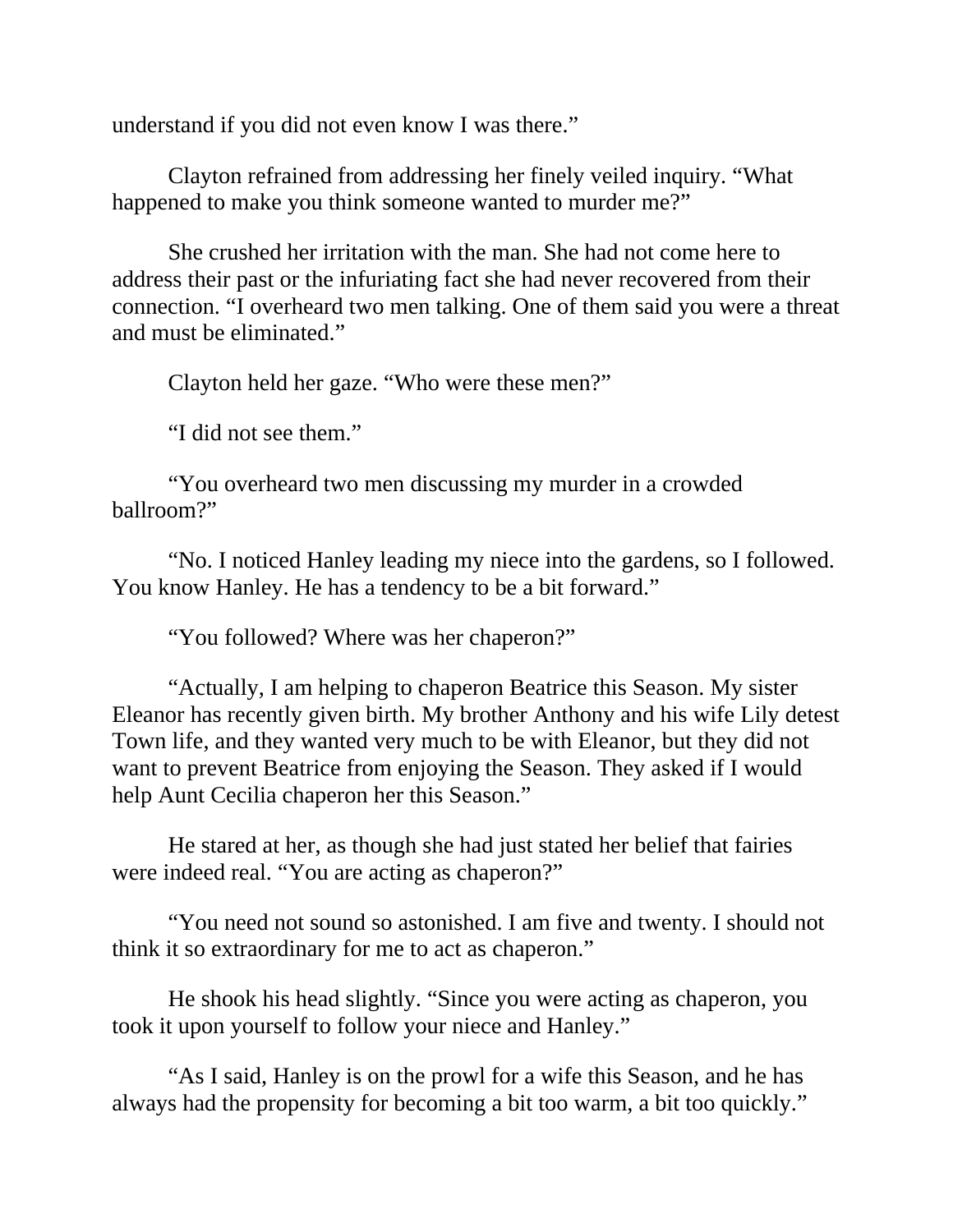He smiled, his eyes remaining cool and appraising. "I suppose you learned this from experience."

"I once kicked him quite briskly in the shin. We were near the fountain in the Summerfield's garden, just off the terrace in full view of everyone on the terrace, so you need not get that disapproving look in your eyes. He lost his balance and ended up falling back into the arms of Poseidon. I believe the shower he received from the mouth of the statue cooled his interest."

"He is quite fortunate you did not have a poker at the time."

She smiled thinking of the first time they had met. "Pokers are quite inconvenient to carry in one's reticule. I prefer to carry a pistol instead."

"An old habit, as is your habit of finding yourself in difficult situations."

"I only did what was reasonable. I am her chaperon after all."

"One might argue how reasonable it is to put a child in charge of the nursery."

"I am not a child." She clutched the silk cords of her reticule, bristling at the sardonic lift of his left eyebrow. The quicker she got this over with, the better it would be for her composure. "I entered the maze looking for Beatrice and Hanley. At the time I did not realize Beatrice had stepped onto the terrace and given Hanley a proper set-down. She returned to the party by another door. I should have realized she would not tolerate Hanley's nonsense. Beatrice is a most practical young woman."

"It is refreshing to hear your niece does not share your propensity for wandering about unattended. I suppose it never occurred to you the danger you might encounter if any of your legion of admirers decided to follow you into the gardens? The Blackthorn maze is very private. There are more than a few fortune hunters in London who would not hesitate to compromise you against your will."

She fought to keep her composure under the glare of his disapproval. "I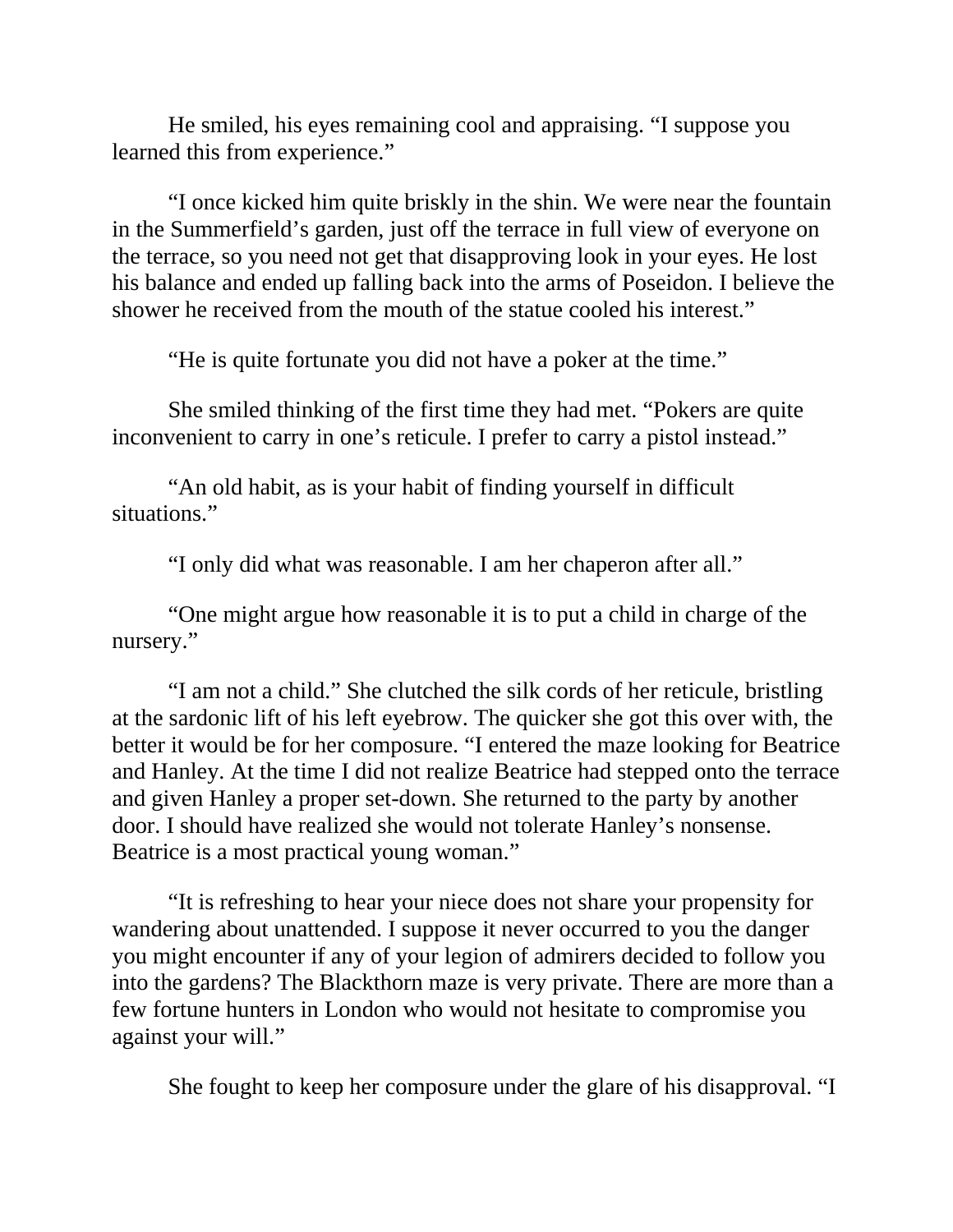am not a green girl. I have managed to survive seven Seasons without being compromised."

Clayton studied her a moment and she wondered if he was thinking of the many times she had tried to tempt him into compromising her. Fortunately he refrained from reciting ancient history. "You entered the maze looking for your niece and you encountered two men planning to murder me?"

"I reached the center of the maze when I heard a man mention your name. Something in his tone caught my attention. He and another man were just on the other side of the shrubbery, so I had no trouble at all hearing them. One of the men said, 'We shall have to get rid of Huntingdon, he could spoil it all.' The other man hesitated. He sounded nervous. He didn't want to go along with his friend, but finally he agreed. The first man said they would have to be careful, that one wrong move could expose them. But he would arrange to have the threat eliminated. I heard them moving away, so I hurried through the maze, hoping to get a look at them."

"You followed two men you thought might be plotting a murder? And you did not stop to think it might be dangerous?"

"I wanted to see who they were. Unfortunately, by the time I found my way out of the maze, they were gone. But I am certain I would recognize the one man if I ever heard him again, the one who seemed intent on eliminating you. His voice was very distinctive."

"Why the devil did your chaperon allow you to roam all over the gardens last night? No wait, let me guess. Your Aunt Cecilia was *your* chaperon last night."

Marisa did not need a lecture from this man of all men. "I did not come here to discuss my need for a chaperon. I came here to warn you about a threat to your life."

He inclined his head in a slight bow. "I appreciate your concern."

She kept her voice low when she dearly wanted to shout at the man.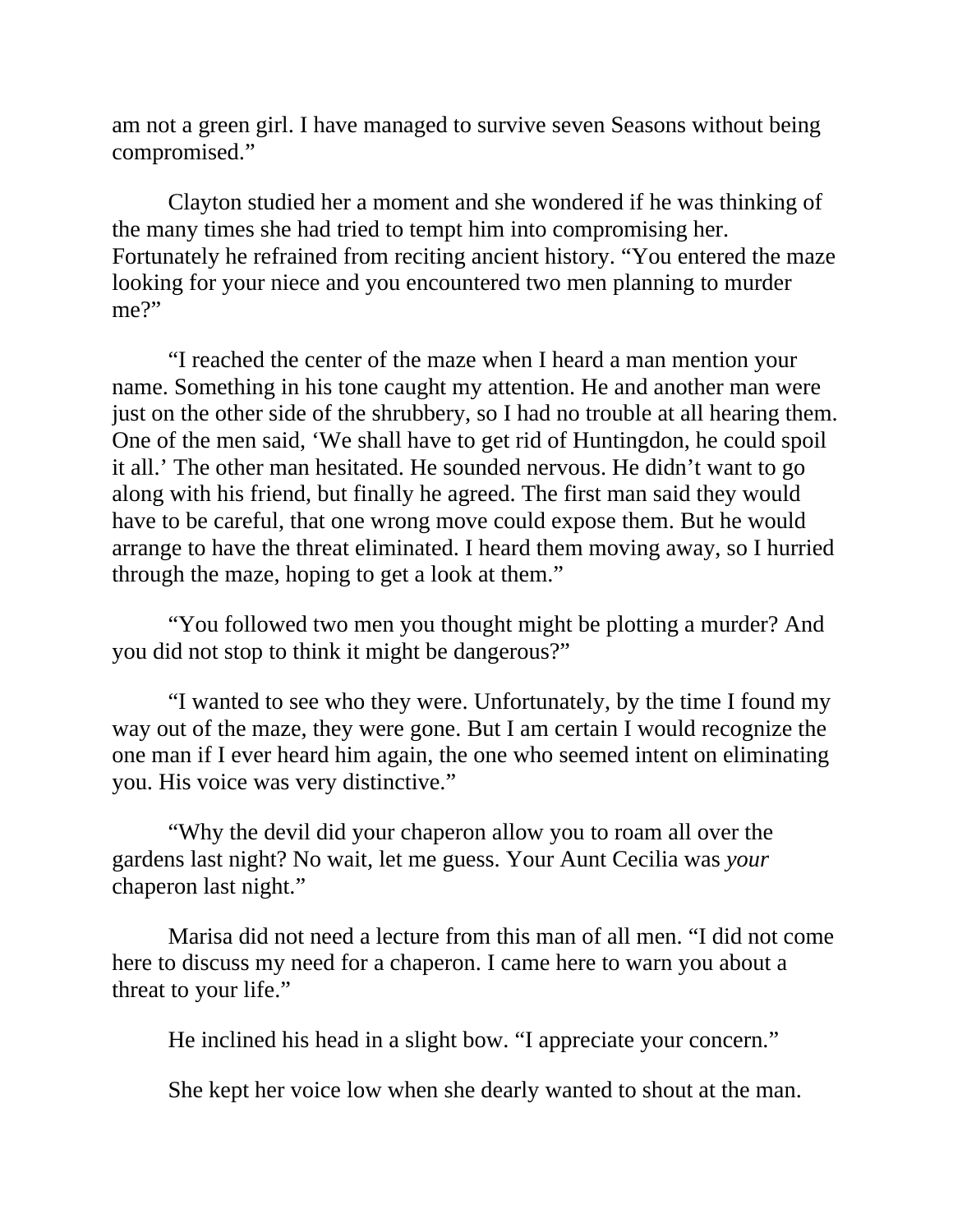"You are not taking this seriously, are you?"

"I see little reason to take it seriously."

"I know what I heard." She gestured with her hand as she spoke. Her reticule bumped a brass figure of a unicorn on the desk, toppling it over the edge. She snatched for the figure. It slipped past her fingers.

Brass glinted in the sunlight slanting through the windows as the unicorn tumbled. It landed with a thud—on the tip of Clayton's black boot. Marisa cringed at the sound of his soft gasp. She glanced from the scuff mark on the finely-buffed black leather to his face. His eyes were closed, his lips pursed, as though he had just had a tooth extracted against his will.

"I am very sorry."

He drew in his breath before he opened his eyes. "It is all right. I think only one toe is broken."

In spite of her embarrassment, his light tone made her smile. "I suppose we should be glad for small miracles."

He smiled. "I suppose."

She bent to retrieve the unicorn as he did the same. They collided, her brow whacking his jaw. The impact tossed her backward. She hit the floor, her bottom thumping hard against the carpet. Her head snapped back and slammed into the mahogany desk. A sharp stab of pain ripped through her skull followed by a slow flow of darkness at the edges of her vision.

"Marisa." Clayton's voice drifted to her, as though he stood on the other side of a thick velvet curtain. He knelt beside her and gripped her arm. "Are you all right?"

She tried to respond, to assure him she was fine. Yet the words she intended to speak escaped in nothing more than a low moan.

"Good God, Marisa. Have you cracked open your head?" He brushed his fingers over her cheek and then slid his fingers over the back of her head.